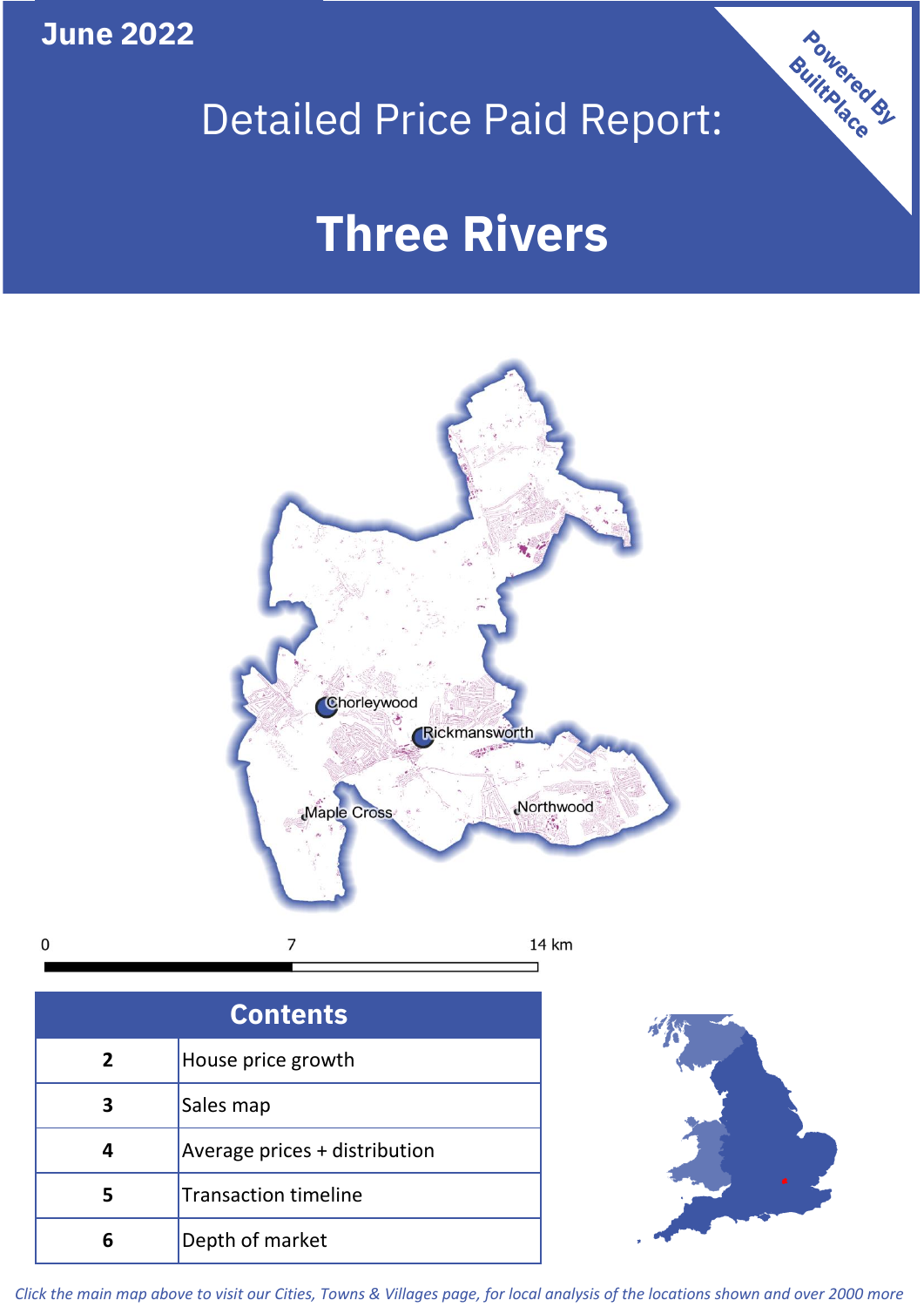#### **Headline Data**

|                     | <b>Current level</b> | 3 month  | <b>Annual</b> | 5 year | 10 year |
|---------------------|----------------------|----------|---------------|--------|---------|
| <b>House prices</b> | £573,996             | 1.9%     | 8.8%          | 11.7%  | 77.6%   |
| <b>Transactions</b> | 1,333                | $-11.8%$ | 22.9%         | 9.7%   | 4.7%    |

## **House Price Growth (April 2022 data)**

#### *Annual Change in House Prices*



House prices in Three Rivers grew by 8.8% in the 12 months to April 2022 (based on 3-month smoothed data). By comparison national house prices grew by 10.7% and prices in the East of England grew by 11.6% over the same period.

Three Rivers house prices are now 72.5% above their previous peak in 2007, compared to +64.9% for the East of England and +52.9% across England.



#### *Year-To-Date Change in House Prices, December to April*

Local prices have grown by 2.8% in 2022 so far, compared to growth of 4.5% over the same period last year.

#### *Source: OS OpenData; UK House Price Index (Contains HM Land Registry data © Crown copyright)*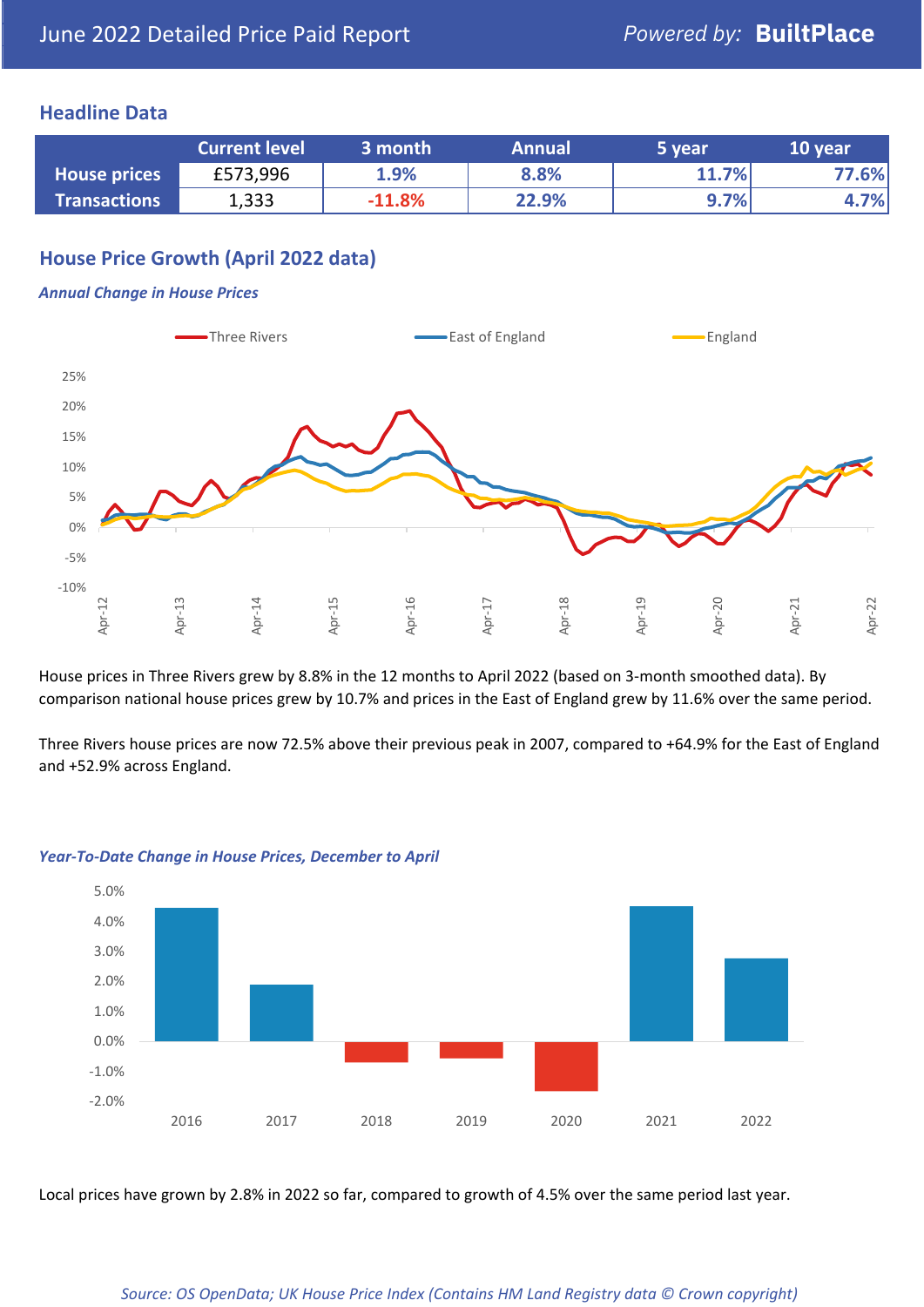## **House Price Map**

*12 months to April 2022*



*Each point is one postcode, coloured by the average value relative to all sales in this local authority (price bands are LA-specific quintiles).*

## **Map Key**

| Min      | <b>Max</b> |                            |
|----------|------------|----------------------------|
| Up to    | £346,000   | 1st quintile / lowest 20%  |
| £346,000 | £443,000   | 2nd quintile               |
| £443,000 | £567,000   | 3rd quintile               |
| £567,000 | £829,000   | 4th quintile               |
| £829,000 | and over   | 5th quintile / highest 20% |
|          |            |                            |

*Source: OS OpenData; UK House Price Index (Contains HM Land Registry data © Crown copyright)*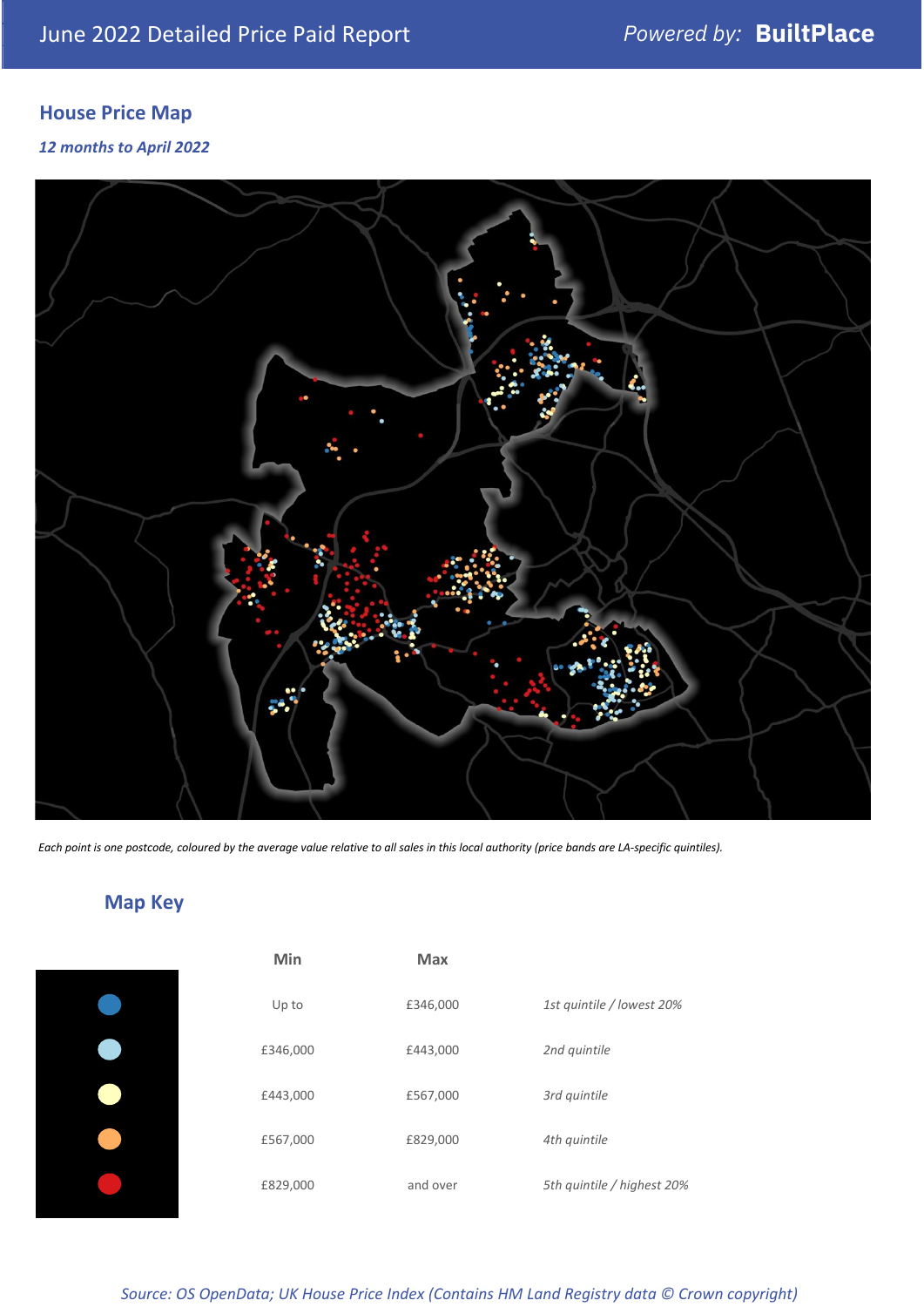## **Average House Price by Property Type**

#### *12 months to April 2022*



|                 | <b>New</b>           | <b>Second hand</b> |  |  |
|-----------------|----------------------|--------------------|--|--|
| <b>Flat</b>     | £275,156             | £308,009           |  |  |
| <b>Terraced</b> | No recorded<br>sales | £431,530           |  |  |
| Semi-detached   | No recorded<br>sales | £577,600           |  |  |
| <b>Detached</b> | No recorded<br>sales | £1,152,952         |  |  |

## **House Price Distribution by Year**

*All properties, by price band and calendar year (2020 = year to date)*

|                    | 1997 | 2002 | 2007 | 2012 | 2017 | 2019 | 2020 |
|--------------------|------|------|------|------|------|------|------|
| <b>Under £100k</b> | 48%  | 6%   | 0%   | 0%   | 0%   | 0%   | 0%   |
| £100-200k          | 40%  | 47%  | 18%  | 14%  | 1%   | 2%   | 2%   |
| £200-300k          | 7%   | 26%  | 37%  | 33%  | 14%  | 11%  | 10%  |
| E300-400k          | 3%   | 8%   | 20%  | 19%  | 23%  | 18%  | 18%  |
| £400-500k          | 2%   | 6%   | 9%   | 11%  | 19%  | 21%  | 11%  |
| <b>£500k-1m</b>    | 1%   | 6%   | 12%  | 18%  | 34%  | 37%  | 38%  |
| £1-2m              | 0%   | 1%   | 3%   | 4%   | 7%   | 10%  | 18%  |
| <b>Over £2m</b>    | 0%   | 0%   | 0%   | 0%   | 1%   | 2%   | 2%   |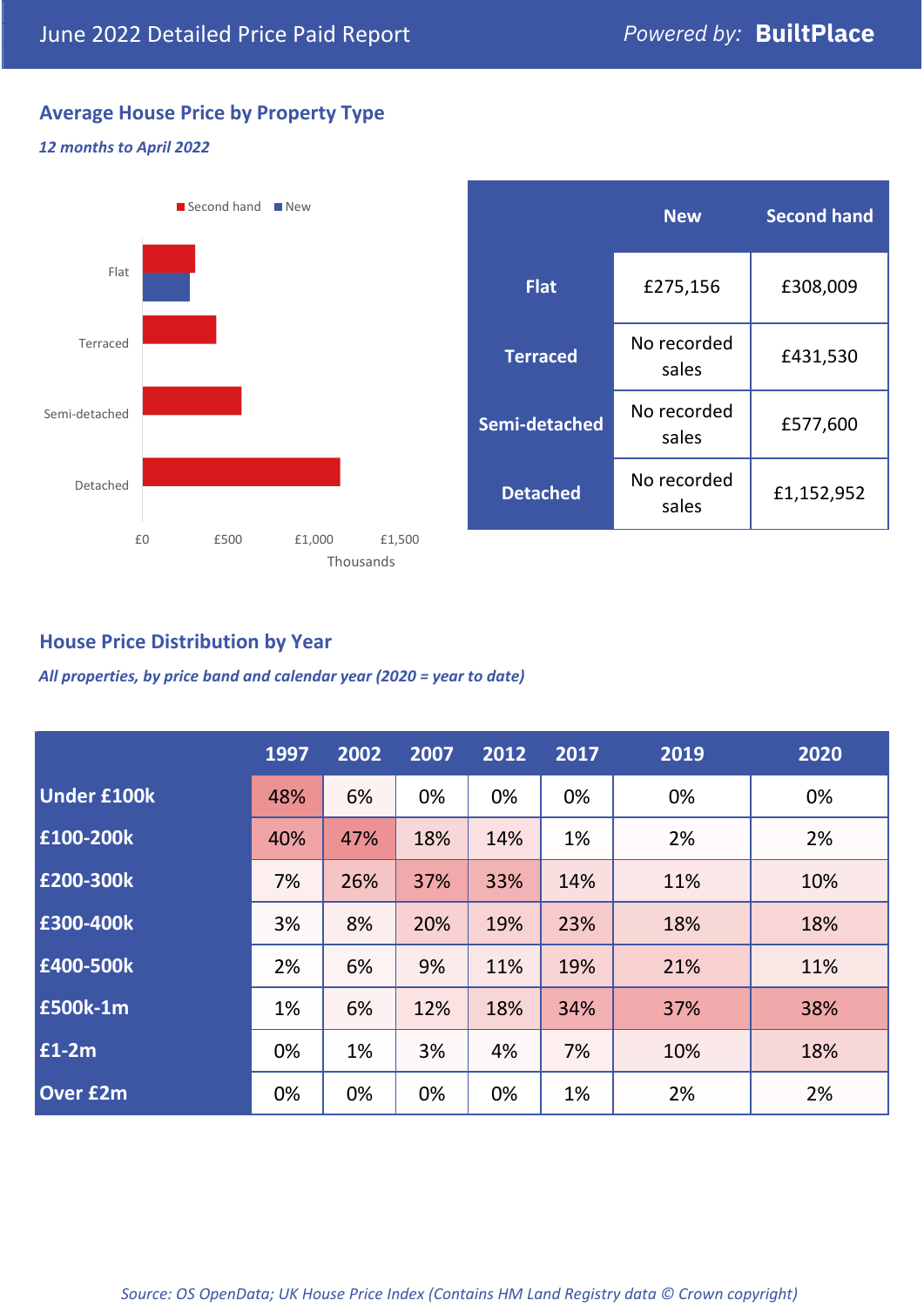## **Transactions (February 2022 data)**

*Annual Transactions, Indexed (2001-05 average = 100)*



There were 1,333 transactions in Three Rivers during the 12 months to February 2022. This is 70% of the average from 2001-05 and suggests activity is significantly below pre-downturn levels.

Transactions in Three Rivers have fallen by 15.6% since 2014, compared to changes of -11.5% for East of England and - 7.7% for England.



#### *Cash and New Build Sales as % of Total, by Year*

*Note: The data on this page EXCLUDES transactions identified as transfers under a power of sale/repossessions, buy-to-lets (where they can be identified by a mortgage), and transfers to non-private individuals - i.e. it comprises only Land Registry 'A' data.*